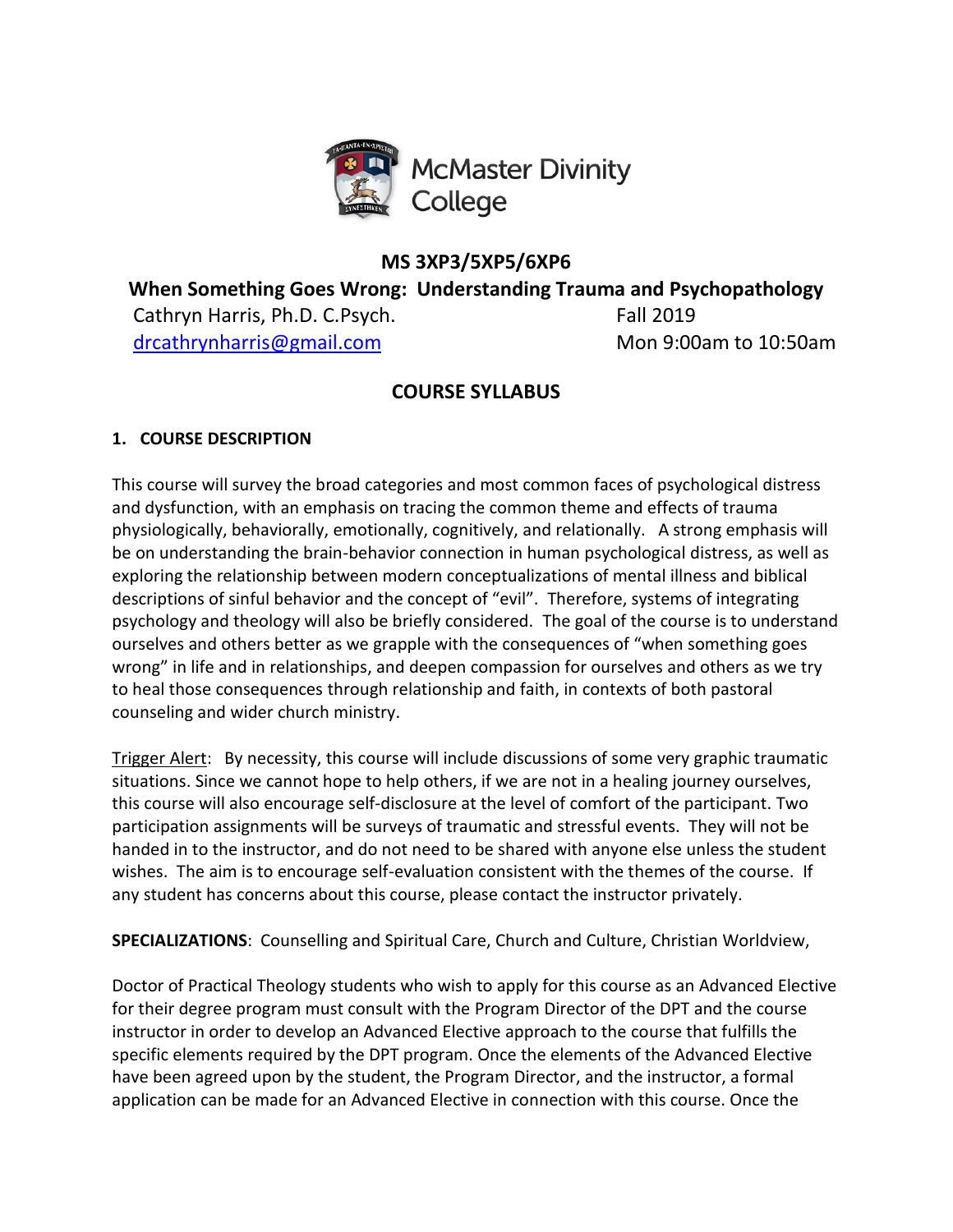application is accepted, DPT students can proceed with the course as part of their degree program.

# **2. COURSE FORMAT**

Class sessions will include didactic instruction, video presentations, class discussion and case studies as appropriate. Readings are assigned for all sessions, and it is expected that they will be completed prior to class. Lectures will summarize and emphasize the main points of the reading, but add additional perspectives and encourage class discussion and interaction. Short reaction papers or short assignments based on the reading are due at most sessions and are included in the class participation grade. Students are expected to participate in discussions, incorporating the class readings and lectures.

### **3. LEARNING OBJECTIVES**

Through required and optional reading, lectures, class discussion and exercises, and the completion of assignments, the students should fulfill the following course objectives in their specialization:

### *Knowing*

- To understand psychopathology and mental illness through a bio-psycho-social-spiritual lens
- To understand how psychopathology and mental illness is particularly related to adaptation to various types of trauma, especially developmental trauma

#### *Being*

- To increase comfort with self-disclosure, within one's own sense of safety and boundaries, and as appropriate to the assignments and class discussion
- To practice empathic and respectful listening and reflection during class discussions
- To increase tolerance in hearing others' pain and being open to the experience of one's own pain.

### *Doing*

- To read about contemporary descriptions and categories of psychopathology, and perspectives on how psychopathology might be understood through a scriptural lens
- To develop perspective and a "working theory" on how we understand mental illness in the context of scripture, and how it might be related to sin, demonic activity and evil
- To identify possible symptoms of mental illness that may need referral to and intervention by a medical or mental health professional
- To reflect on how we can promote compassionate awareness of and dialogue with the mentally ill in our congregations and communities
- To reflect on how our own Christian world view, culture, and personal experiences have influenced our views of mental illness

# **4. COURSE TEXTS**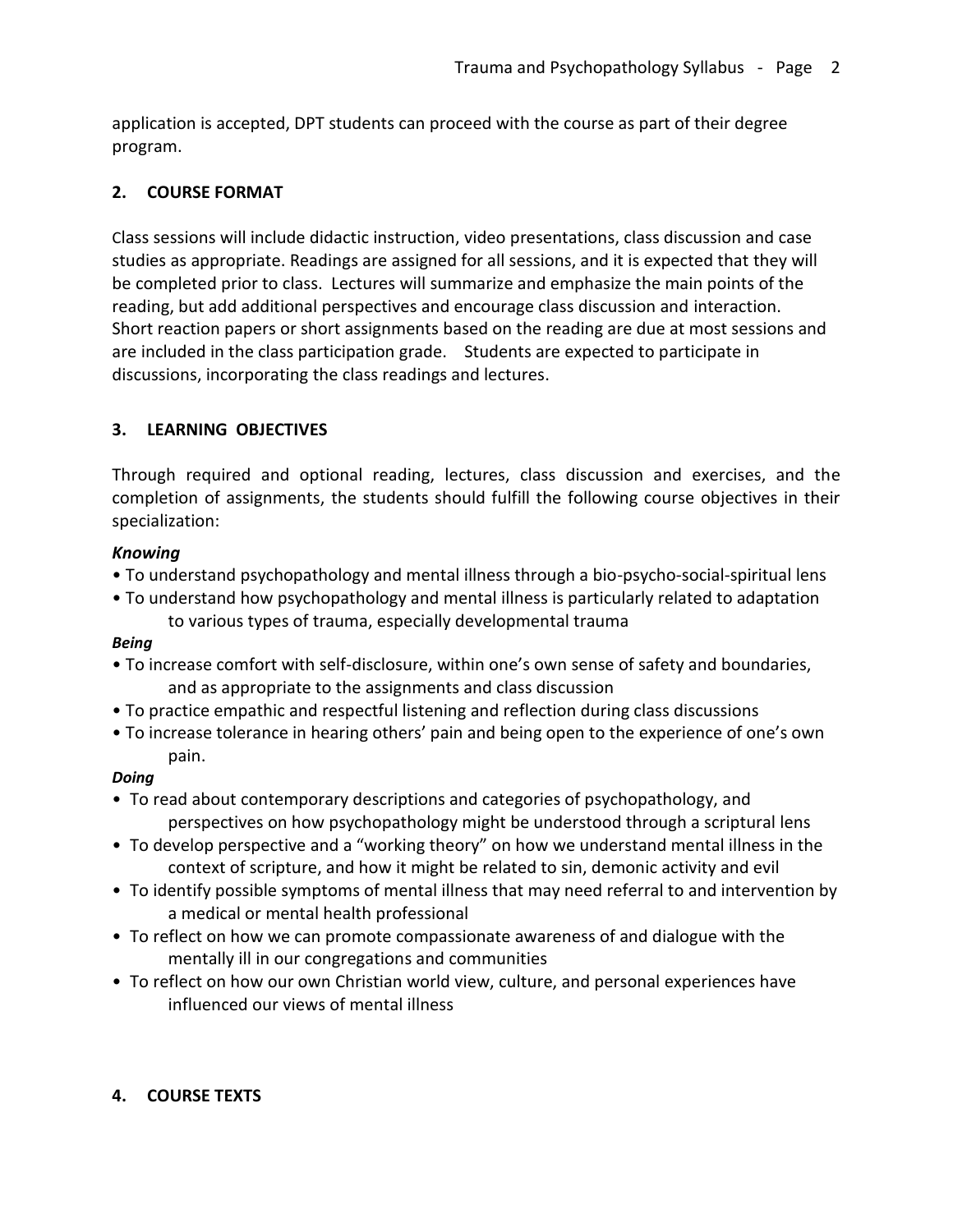All required textbooks for this class are available from the College's book service, READ On Bookstore, Room 145, McMaster Divinity College. Texts may be purchased on the first day of class. For advance purchase, you may contact READ On Bookstore, 5 International Blvd, Etobicoke, Ontario M9W 6H3: phone 416.620.2934; fax 416.622.2308; email [books@readon.ca.](mailto:books@readon.ca) Other book services may also carry the texts.

- **A.** *Required Textbook:* McRay, B.W., Yarhouse, M.A., and Butman. R.E. (2016) Modern Psychopathologies: A Comprehensive Christian Appraisal, 2<sup>nd</sup> ed. Downers Grove, IL: InterVarsity Press. (486pp,
- **B.** *Required Supplemental Reading***:** Choose M. Scott Peck, (1998) <u>People of the Lie,</u> 2<sup>nd</sup> ed. New York: Simon & Shuster. OR M. Scott Peck, (2005) Glimpses of the Devil, New York: Free Press.
- **C.** Other supplementary texts and articles may be recommended based on class discussions and individual student interests.

### **5. INSTRUCTOR**

*Biography:* Cathryn Harris, Ph.D. is an Adjunct Professor (part time) at McMaster Divinity College. She is a Registered Psychologist (CPO) with competencies in both Clinical and Counselling Psychology, a Registered Marriage and Family Therapist and Approved Supervisor in Marriage and Family Therapy with AAMFT and CAMFT, and a Certified EMDR Therapist. For 34 years, and currently fulltime, she has provided psychotherapy and psychological assessments to individuals, couples, families, children and adolescents in outpatient private practice. She has also worked in inpatient and day treatment programs, and provided consultation to pastors, teachers, and business professionals on individual and organizational issues. She has been continuously involved in the training and supervision of Christian mental health professionals for over 30 years, beginning as Adjunct Professor at Rosemead School of Psychology, and Fuller Graduate Seminary for a short while, and for the longest time as Clinical Supervisor for a Christian counselling ministry that placed counselling interns in churches throughout Southern California. It has also been her privilege on a few occasions to provide counselling skills training specifically to Pastors, and looks forward to being able to do more of this at MDC. Dr. Harris has been married for over 30 years to another psychologist, and has one adult daughter who has managed to survive that experience.

*Contact and Availability:* Dr. Harris is available for one-on-one consultation briefly after class and during breaks on the day class is scheduled. Otherwise, students may contact her at [drcathrynharris@gmail.com](mailto:drcathrynharris@gmail.com)*.*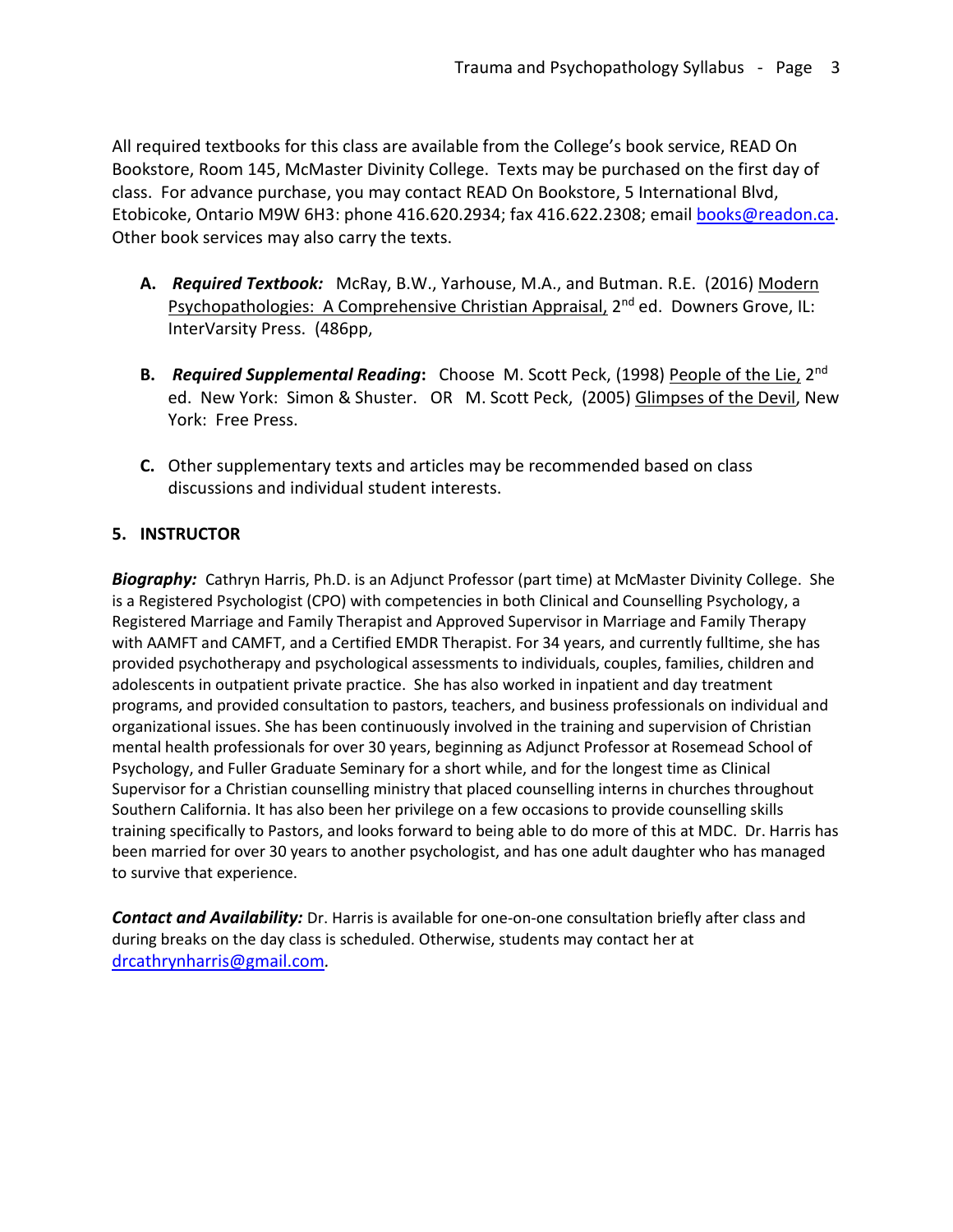### **6. COURSE REQUIREMENTS**

### **A. Class Participation - 20% of grade**

Attendance, participation in class discussions, completion of brief reaction papers to readings, (one page in length, not graded) , and two brief surveys are included. Participation will also be assessed on the basis of the student`s ability to demonstrate familiarity with the readings and texts, apply the course material in specific situations and to respect others in their interactions.

#### **B. Assignments**

### i. Midterm Paper - 40% of grade:

12-15 pages, double spaced, not including references. *All students:*

- a. Choose one disorder to research and review in depth, including characteristics, proposed etiologies, and common treatment methods. Use at least 10 professional sources (books, book chapters, journal articles – NOT websites).
- b. Include consideration of what Biblical texts and other theological sources are relevant to understanding and addressing this disorder. Integrate these considerations into your discussion of objective A above.
- c. Additionally, choose one of the following:
	- 1. Discuss how this disorder has some personal relevance for you and/or your church community and counselees, and describe how your experiences compare to your research. Then, discuss how you will incorporate your research into a plan to address your personal needs or the needs of your community and counselees. Include additional references as necessary.
	- 2. Evaluate how this disorder might impact your ministry communities, including how cultures within your ministry communities define and attempt to address this disorder. Include additional references as necessary. Then, discuss how you would translate your research into a culturally relevant plan to meet the needs of those cultural communities.
	- 3. Evaluate and discuss how different secular views of this disorder compare or contrast to a Christian view of the behaviors involved in this disorder. Can these views be integrated? Are there issues that can't be reconciled? How does your research on this disorder inform your perspective on the relationship between "Sin" and "Psychopathology"? Are these independent, parallel, overlapping, synonymous, or conflicting constructs? Include additional references as necessary to support your perspective.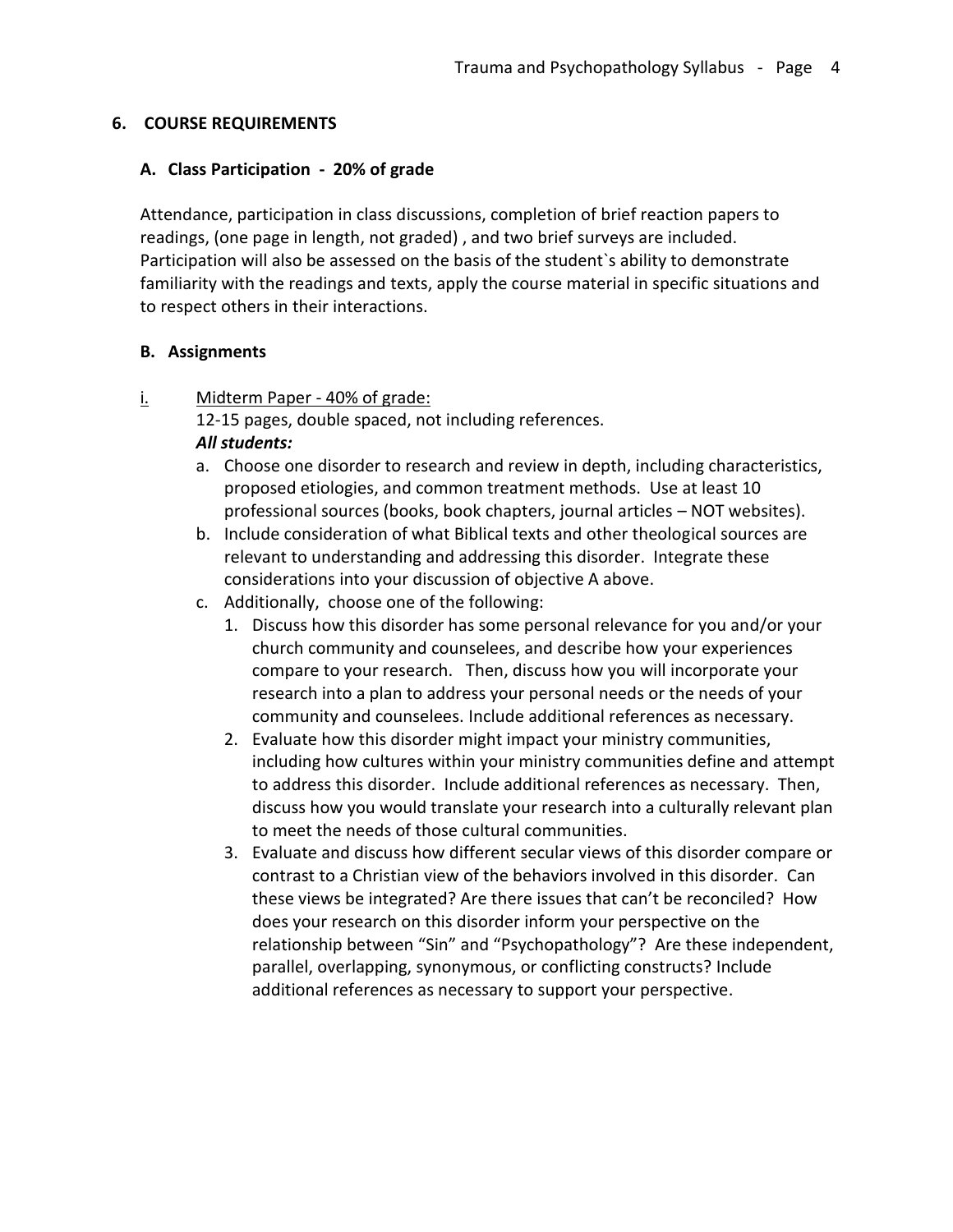# ii. Final Paper - 40% of grade:

12-15 pages, double spaced, not including references.

In addition to your choice of M. Scott Peck's work, read at least five other sources on the relationship between sin, evil, and mental illness, including demonic possession and/or demonic oppression. Include sources by Christian Psychologists, Pastoral Counselors, and Practical Theologians in the field, including some differing perspectives.

- a. Which of these perspective resonate with and/or challenge your own experiences in your personal life and/or your community?
- b. Evaluate what system(s) of integration these authors are using and how they relate mental illness to sin, evil, and demonic possession, then develop your own conclusion and perspective- how do you support your position?
- c. Additionally, choose one of the following:
	- *1.* Propose how your developing perspective will impact your counselling style and approach.
	- *2.* Propose how you would use your developing perspective to influence dialogue about mental illness in your ministry communities, as well as increase outreach to the mentally ill in your communities, including crosscultural interpretations and translations that might be required.
	- *3.* Evaluate how your particular Christian world view and culture has shaped your view of mental illness until now. Has this view changed as a result of this course, and why? How does your developing perspective impact your dialogue with the mentally ill in your communities?

# **7. COURSE ADMINISTRATION**

**College Style for Submission of Written Work:** All stylistic considerations (including but not limited to questions of formatting, footnotes, and bibliographic references) must conform to the McMaster Divinity College Style Guidelines for Essays and Theses [http://mcmasterdivinity.ca/wp-content/uploads/2018/02/mdcstyleguide.pdf.](http://mcmasterdivinity.ca/wp-content/uploads/2018/02/mdcstyleguide.pdf) Failure to observe appropriate form will result in grade reductions.

**Statement On Academic Honesty:** Academic dishonesty is a serious offence that may take any number of forms, including plagiarism, the submission of work that is not one's own or for which previous credit has been obtained, and/or unauthorized collaboration with other students. Academic dishonesty can result in severe consequences, e.g., failure of the assignment, failure of the course, a notation on one's academic transcript, and/or suspension or expulsion from the College.

Students are responsible for understanding what constitutes academic dishonesty. Please refer to the Divinity College Statement on Academic Honesty ~ https://mcmasterdivinity.ca/rulesregulations/

**Gender Inclusive Language:** McMaster Divinity College uses inclusive language for human beings in worship services, student written materials, and all its publications. It is expected that inclusive language will be used in chapel services and all MDC assignments. In reference to biblical texts, the integrity of the original expressions and the names of God should be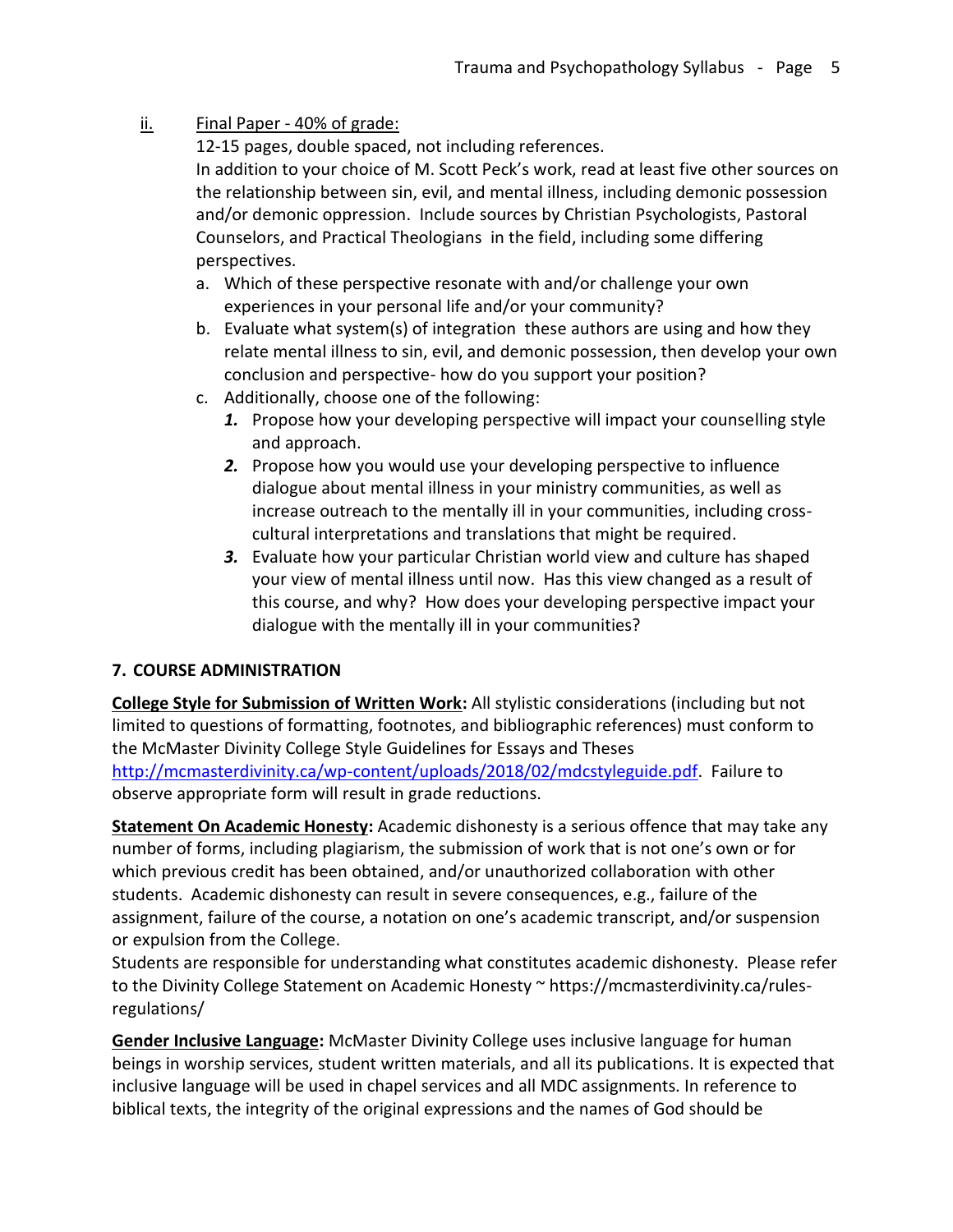respected, but you will need to use gender-inclusive language for humans, and you will need to quote from a gender-inclusive version such as the following: NRSV (1989), NCV (1991), TEV/GNB/GNT (1992), CEV (1995), NLT (1996), TNIV (2005), and the Common English Bible (CEB 2011).

**Submission of Written Work:** All assignments are due by the beginning of class on the day indicated. Assignments must be submitted online through Avenue to Learn or hard copies must be handed in at the beginning of class. Students unable to submit their paper by the beginning of class are requested to speak with the instructor to discuss when and how they plan to submit their assignment. *Late submission of assignments will be deducted two grade points for every late day beginning 5 pm the day after the assignment was originally due, and must be submitted online.* 

**Length:** Students are expected to adhere to the page count. If a paper exceeds the page count, grace will be accorded for the first 10%. However, the grade will be reduced by 1/3 of a letter grade for each additional 10% a paper exceeds the stipulated page count.

**Cell Phone/Computer Policy:** Students are to refrain from texting or conducting cell phone conversations while class is in session. Should you need to maintain contact with family members and/or your church or ministry, please turn off the ringer so as to avoid disturbing others; upon receipt of an urgent call, you may discretely excuse yourself from the classroom. The same policy applies to all computer generated sound schemes or other electronic annunciation systems.

**Copyright:** *This syllabus is the property of the instructor and is prepared with currently available information. The instructor reserves the right to make changes and revisions up to and including the first day of class.*

**8. COURSE OUTLINE – See attached/following**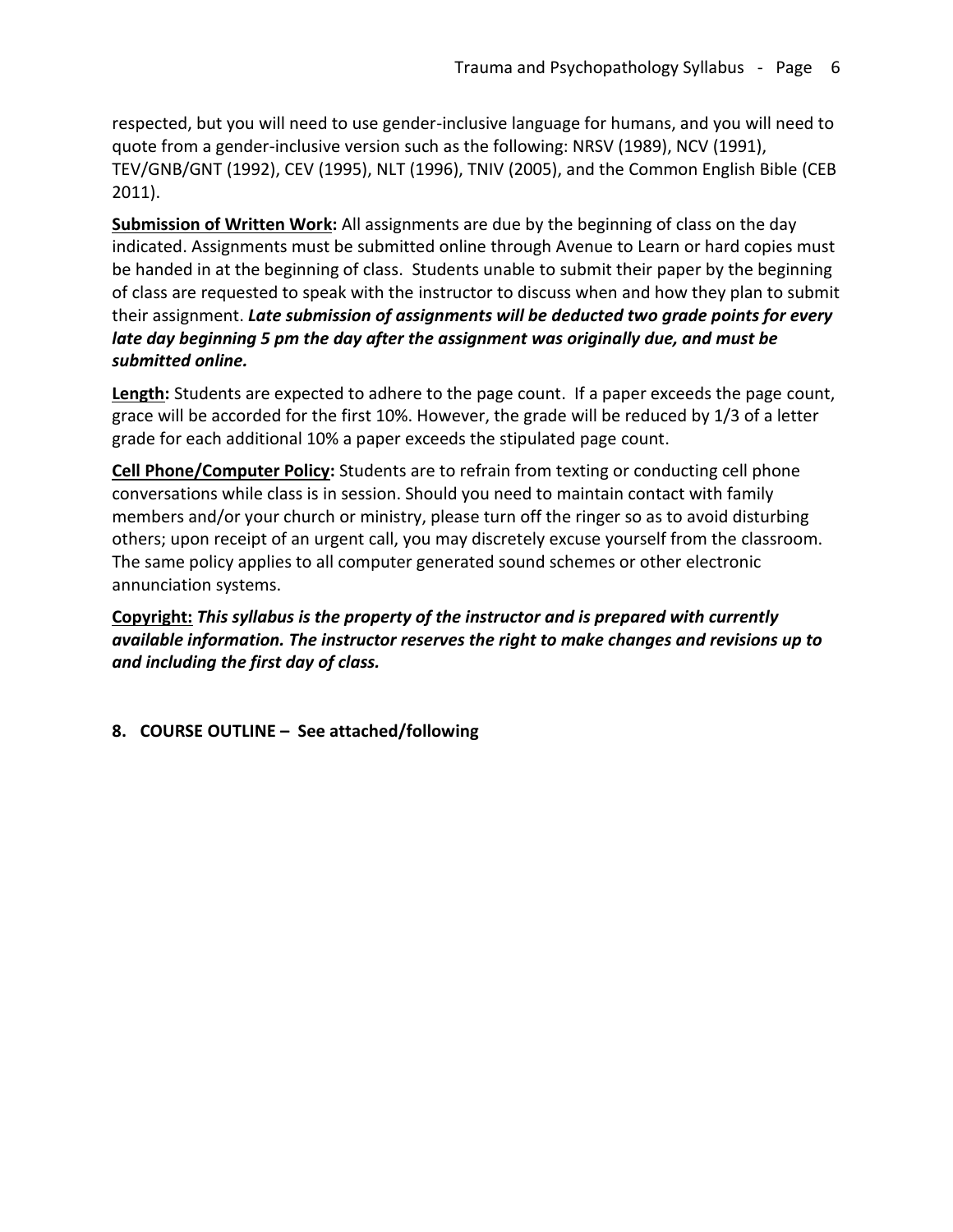

# **MS 3XP3/5XP5/6XP6**

**When Something Goes Wrong: Understanding Trauma and Psychopathology**

Cathryn Harris, Ph.D. C.Psych. Fall 2019

[drcathrynharris@gmail.com](mailto:drcathrynharris@gmailc.om) Mon 9:00am to 10:50am

# **COURSE OUTLINE - READINGS AND ASSIGNMENT SCHEDULE** *(Due on class date indicated)*

# **Monday, Sept 9th:** *Introductions and Introduction*

**Lecture Topics:** Goals and Expectations of the Course

Myths of Mental Illness

Introduction to Systems of Integration

**Class Discussion**: How do you define "mental illness"? What, up until now, has led you to this definition? What relevance does understanding this subject have for ministry?

# **Monday, Sept 16th:** *Definitions and Classification Systems of Mental Illness*

**Reading Assignment:** McRay et al, Chs. 1, 2, 6 (70pp)

**Reaction Paper and Class Discussion:** Where would your first definition of mental illness (last week) fit into the pastoral and/or psychological classification systems outlined by McRay et al? Which of these classification systems do you find most useful for your area(s) of ministry and why?

### **Lecture Topics:**

What is psychopathology? What is it not? DSM-V as Behavioral Categorization vs. Understanding Etiology Loss vs. Traum**a**

### **Monday Sept 23rd:** *Biological Foundations of Mental Illness I*

# **Reading:** Chs. 3, 13 (47pp)

**Reaction Paper and Class Discussion:** Are we essentially good, essentially evil, or both? How is your theology of human nature relevant to understanding psychopathology? If some or all of mental illness is biological in nature, how does this impact our understanding of human choice and sin?

### **Lecture Topics:**

The Nature-Nurture Problem in Psychology

The Mind-Body Problem in Psychology

A Biblical and Holistic model of Human Nature and the ABC's of Experience

A Glimpse Inside the Brain: SPECT imaging and diagnosis

Eg**. Problems of Psychosis** – The Diasthesis-Stress Theory

The Effect of Marijuana on the Brain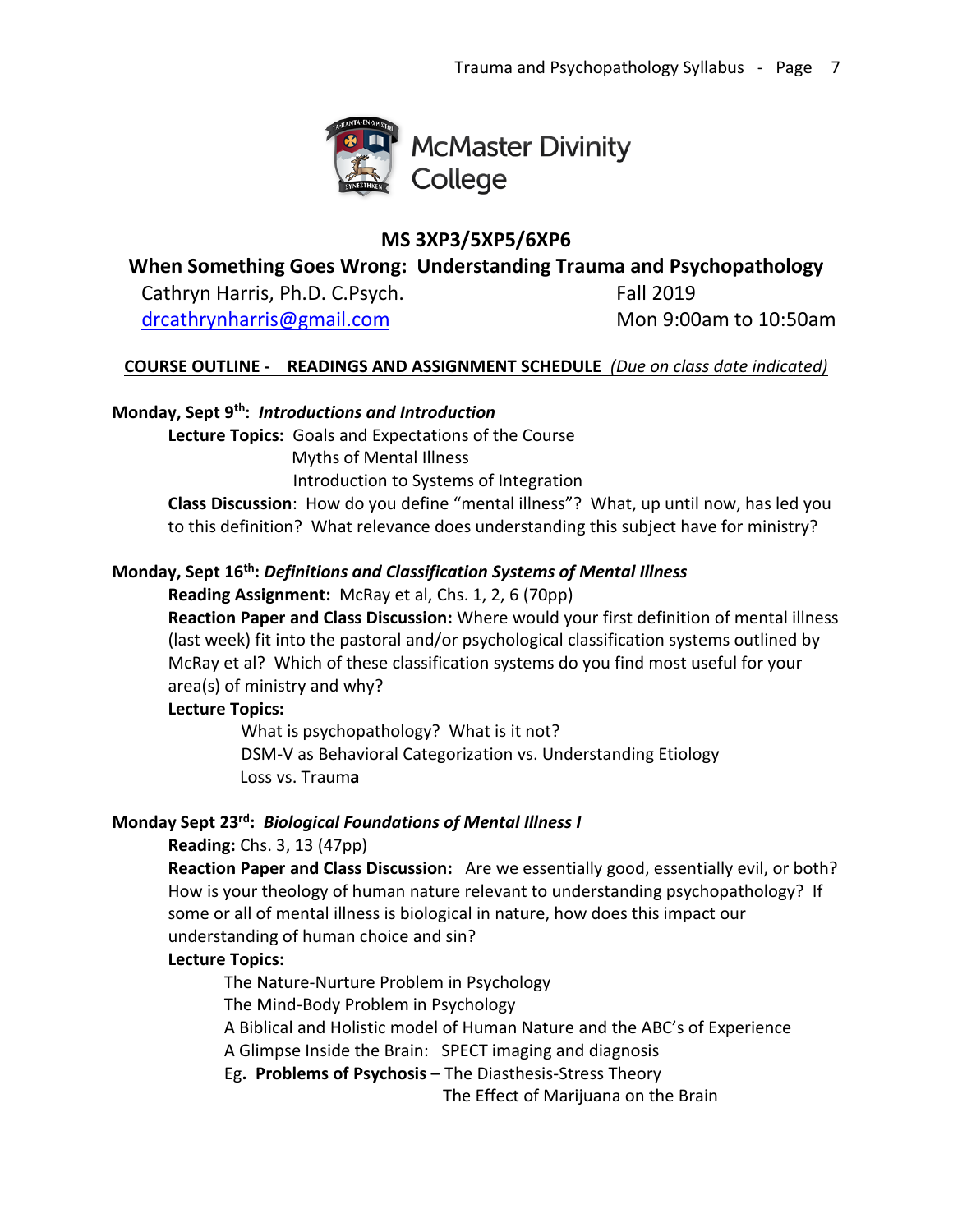**Monday Sept 30th:** *Biological Foundations of Mental Illness II: Trauma and the Brain* **Reading:** Chs. 8, 10 (67pp) **Lecture:** The Survival mandate & The "Danger-Danger!" System of the Body Adaptive Information Processing and the Brain - How we remember Egs. **Problems of Anxiety, Problems of Trauma (PTSD)** Categories of Trauma Trauma as the foundation of Psychopathology **Discussion: TBA**

#### **Monday Oct 7th:** *Sociocultural Foundations of Mental Illness*

**Reading:** Chs. 4, 16 (33pp)

**Reaction Paper:** How is our culture and society creating mental illness from your point of view?

**Lecture Topics:** Family Systems Theories

Multicultural Theories

"Post-Modernism" Systems Theories

 Egs. **Problems Stemming from Societal Pathology** (**Eating Disorders**) Revisiting Psychotic Disorders

**Discussion:** How has the culture of the church typically responded to mental illness? How has the culture of the church created mental illness?

### **Monday Oct 14th:** *THANKSGIVING HOLIDAY – NO CLASS*

#### **Monday Oct 21st:** *Cognitive and Behavioral Theories of Mental Illness*

**Reading:** Ch. 9 (36pp) **Reaction Paper:** TBA **Lecture Topics:** Behavioral Theories of Mental Illness Cognitive Theories of Mental Illness Cognitive filters and templates- Adaptation vs. Accommodation

Eg. **Problems of Mood** – **Depression**, **Bipolar Disorder**

Grief, Sadness vs. Depression - What is the value and meaning of life after loss? **Discussion:** TBA

#### **Monday Oct 28th:** *Developmental Foundations of Mental Illness I*

**Reading:** Ch. 7 (35pp)

#### **Reaction Paper:** TBA

**Lecture: Problems of childhood and adolescence** as biologically driven

vs. relationally driven vs. learning driven

Eg. LD, ADD, Autism

Object Relations: The dance of Attachment vs. Separation-Individuation Boundaries, boundaries, boundaries!!

The importance of Attachment Styles in lifetime mental health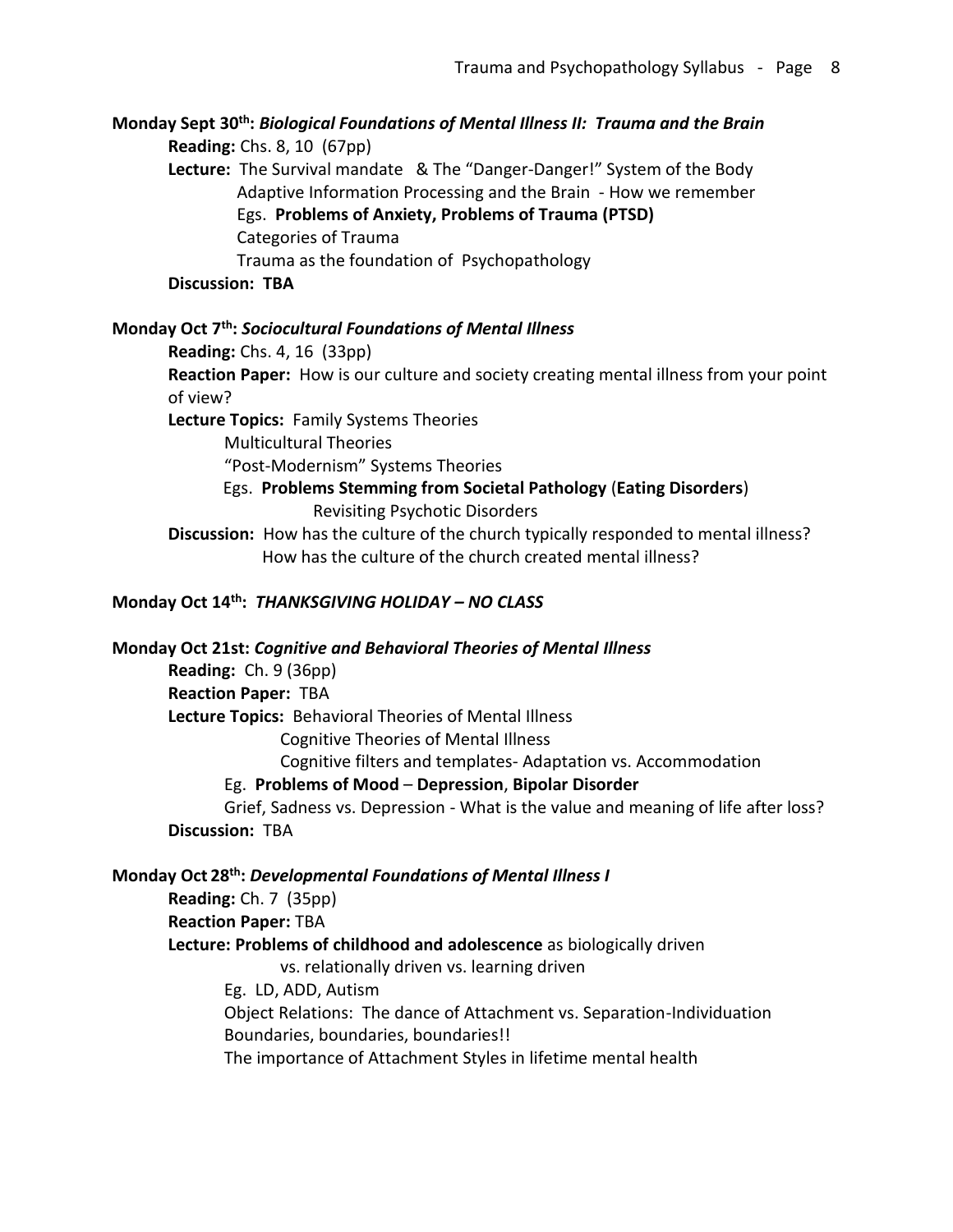**Discussion:** As you think back to your childhood, what do you think your attachment style is? With what attachment styles do you think you would have the most problem relating**?**

#### **Monday Nov 4th:** *Developmental Foundations of Mental Illness II*

**Reading:** Ch. 11 (35pp)

**Paper: MID TERM PAPER DUE**

**Assignment: Adverse Child Events Scale completed. (Don't hand in)**

**Lecture Topics:** The impact of ACE: The trauma factor

Types of Trauma and the Continuum of Response

Putting it all together - Eg. **Problems in the Development of Self**

**Discussion:** Thinking about the survey, to what extent have you seen ACE affect you or others you know over one's lifetime? How would ACE affect the church body

as a whole over time?

### **Monday Nov 11th:** *Sin and Psychopathology*

**Reading:** Ch. 5 (28pp) and other articles TBD

**Reaction Paper:** To what extent to you agree and/or disagree with McRay et al's view? **Lecture:** Systems of Integration of Psychology and Theology - "Rosemead Style"! **Discussion:**

Into which system of integration does your original definition of mental illness fit?

### **Monday Nov 18th:** *When Something Goes Wrong But Its NOT "Mental Illness"? – Part I Sin or Psychopathology?*

**Reading:** Ch. 12, 14 (57pp)

**Reaction Paper:** Do these problems represent sin or mental illness? Why or why not? **Lecture: Problems of Addiction, Problems of Sexuality and Gender Discussion:** (same as reaction paper)

### **Monday Nov 25th:** *When Something Goes Wrong But Its NOT "Mental Illness"! – Part II Phase of Life Challenges*

**Reading:** Ch. 15 (34pp)

**Assignment: Holmes-Rahe Life Events Stress Scale completed (don't hand in) Lecture Topics:** Loss and Adjustment throughout the Lifespan

Eg. **Problems of Older Adulthood**, Neurocognitive Disorders

"Adjustment Disorders", "V-Codes and Z-Codes"

**Discussion:** Evaluate your Life Events Stress Scale score. How do you think your score has been affecting your life lately?